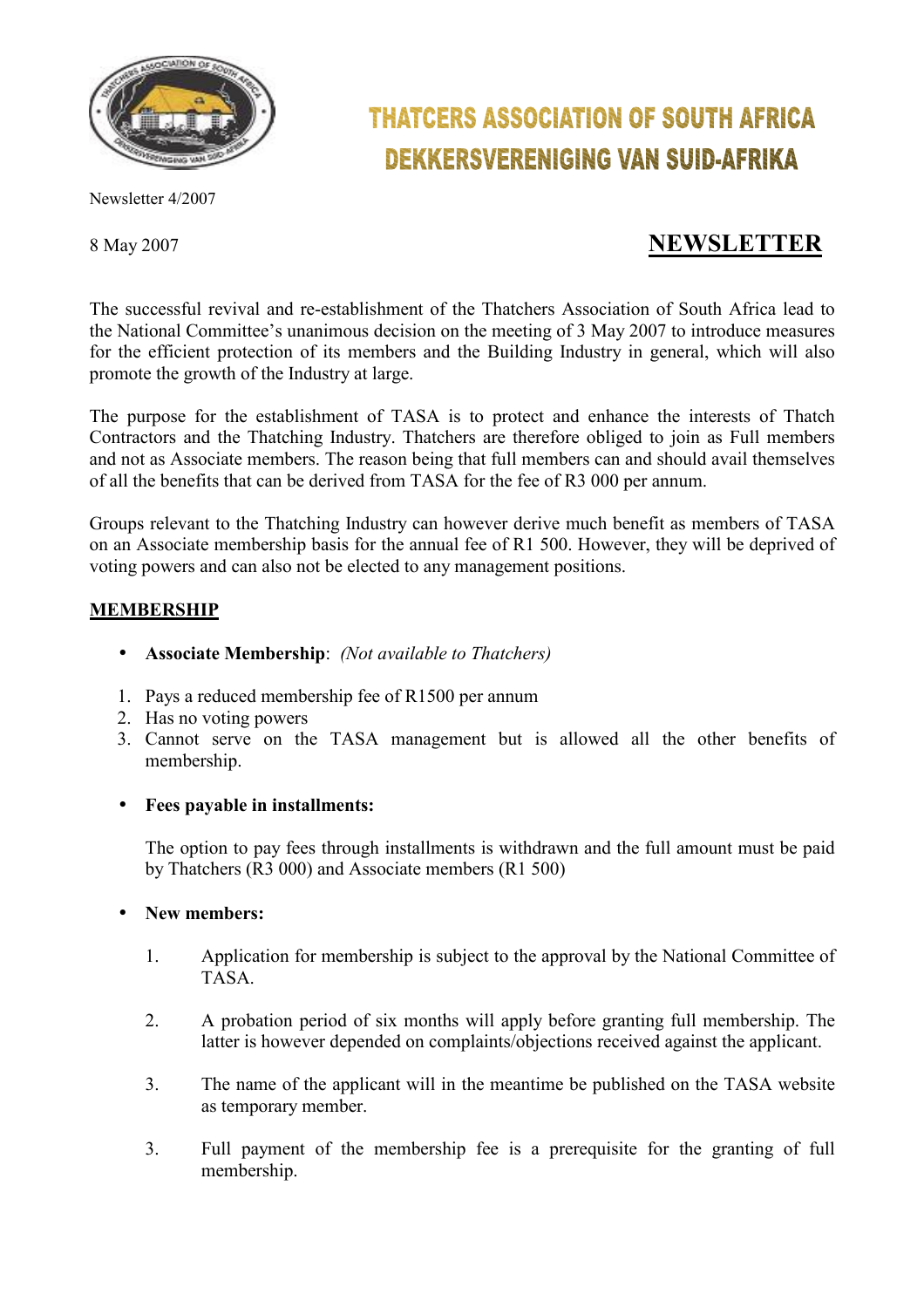#### • **Cancellation of membership**

- 1. TASA must be advised **in writing** of cancellation of membership. In the absence of the above and payment of fees, the name of the member will be endorsed with a "cancellation" note on the TASA website membership list.
- 2. Cancellation of membership will entail forfeiture of all benefits derived from TASA which includes use of the TASA registered trade mark on stationary, vehicles, advertisements etc. From the date of cancellation of membership, the use of the name and logo may not be visible on the above and therefore not be used for marketing purposes in any way to the advantage of the deregistered member.

#### • **Unidentified fees being paid into TASA's account:**

You are urgently requested to ensure that your name and address appear on the TASA website membership list. In the event of internet facilities not being available to you, please enquire from the TASA office whether your name appears on the list. Absence from the list excludes you from membership privileges.

#### • **Feigned Membership:**

Complaints are received from the Public of non members pretending to be members of TASA. It is also a pity that some of these contractors are guilty of bad workmanship which is a disgrace and brings the Trade in bad repute.

Measures to counter this abuse are investigated and members are requested to report any occurrence of this nature. The TASA logo is a registered trade mark and the Association will not hesitate to act against wrongdoers. The logo etc. may only be used by its paid up members with written consent.

#### • **Codes of Conduct and Ethics:**

Members subscribe to the Codes of Conduct and Ethics of TASA and undertake to protect the interests of co-members, TASA, the Thatching and Building Trades.

We advise members to familiarize themselves with the content of the above Codes and to comply at all times to the requirements as stipulated. The success and future of TASA depend on the conduct and quality of workmanship of its members. The National Committee and Area managements can only show the direction to be followed. However, all efforts are futile without the support and co-operation of members.

#### **VOLUNTARY CERTICIFATION OF MEMBERS THROUGH AN INDEPENDENT AUDIGING FIRM**

The need for voluntary certification by an approved Auditing firm **independent** of TASA has become more and more a necessity. Guidelines to establish this principle will be drawn up and members are requested to raise their opinions about it and submit their recommendations to TASA. Proposed guidelines will be circulated for comment before being enacted.

The above will obviously be of great advantage to members. However, it will be at your own cost.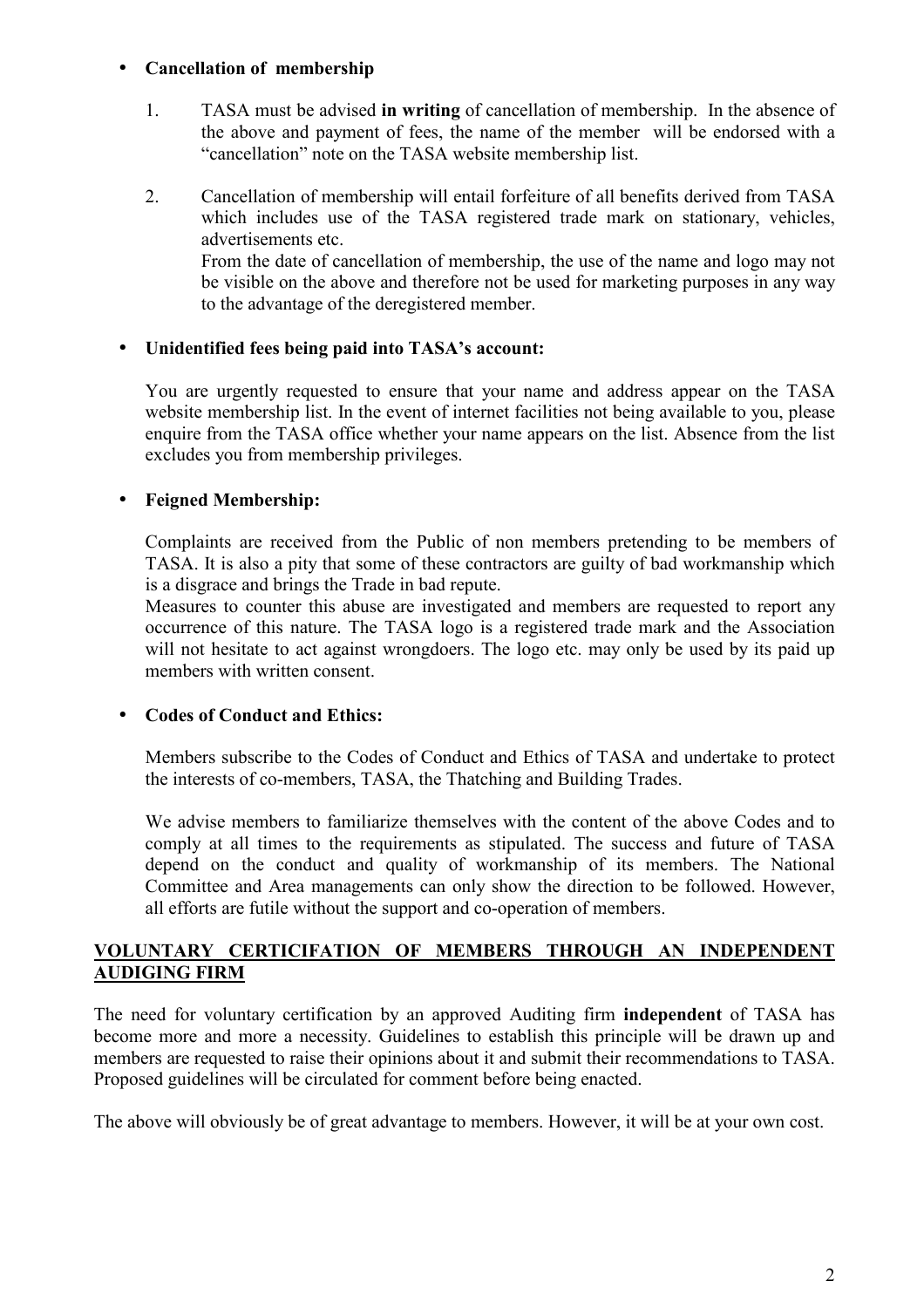#### **FEEDBACK: NEGOTIATIONS APPERTAINING TO THE NATIONAL BUILDING REGULATIONS (SANS 10407:2006 Edition 1.1 &SANS2001-CR3:2007**

At the Annual General Meeting of 9 March 2007, the National Committee was requested to start negotiations with STANZA/SABS to prevent withdrawal of SANS10407:2006 Edition 1.1 as well as the dispersing of information under different headings in the National Building Regulations, SANS 10400. The Thatch Industry requires a workable document as Specification that is specifically designed for the Thatching Trade. As such it must function as a compact guide for the **Contractors** 

The letter submitted to the SANS 10400 Technical Committee is attached for your information. Members will be informed of developments. The complete working document comprises of 39 pages and is available to members on request.

### **SANS 10400:1990 and SANS 10407:2006 Edition 1.1 (Thatched Roof Construction) THE ONLY VALID SPECIFICATIONS**

It has come to our attention that Municipalities apply the proposed National Specification, which is still in its concept form, when approving plans for thatched roofs. Attached is a letter from the SABS to prove the statement that the SANS 10407:2006 Edition 1.1 and SANS 10400:1990 are the only valid Specifications.

SANS 10407:2006 Edition 1.1 can be purchased from the SABS in Groenkloof, Pretoria.. Members are requested to submit comments/proposals to TASA regarding the above Specification as the SANS 10400 Technical Committee is presently busy with revision of the Specification.

# **WORKSHOPS AND SEMINARS**

Building Authority Seminars have been suspended pending the outcome of the deliberations around SANS 10407. Workshops relating to Safety Legislation will be arranged in the different regions by the Regional Chairmen.

# **VEHICLE MAGNETS AND STICKERS**

Vehicle magnets and stickers can be obtained from TASA.

#### **Stickers**

| $300 \times 600$ mm | $R70-00$ each |                     |
|---------------------|---------------|---------------------|
| $300 \times 150$ mm | $R60-00$ each |                     |
| $210 \times 297$ mm | $R50-00$ each | (A4 size)           |
| $210 \times 148$ mm | $R40-00$ each | $(45 \text{ size})$ |

#### **Magnets**

| 300 x 600 mm                    | R <sub>130</sub> -00 each |
|---------------------------------|---------------------------|
| $150 \text{ X } 300 \text{ mm}$ | $R$ 90-00 each            |

VAT included **Postage must be added** 

# **TIP OF THE MONTH**

1. Cement roof ridges painted white or any light colour do not absorb heat to the extent compared to those painted black, which resulted in less or no cracking of the cement.